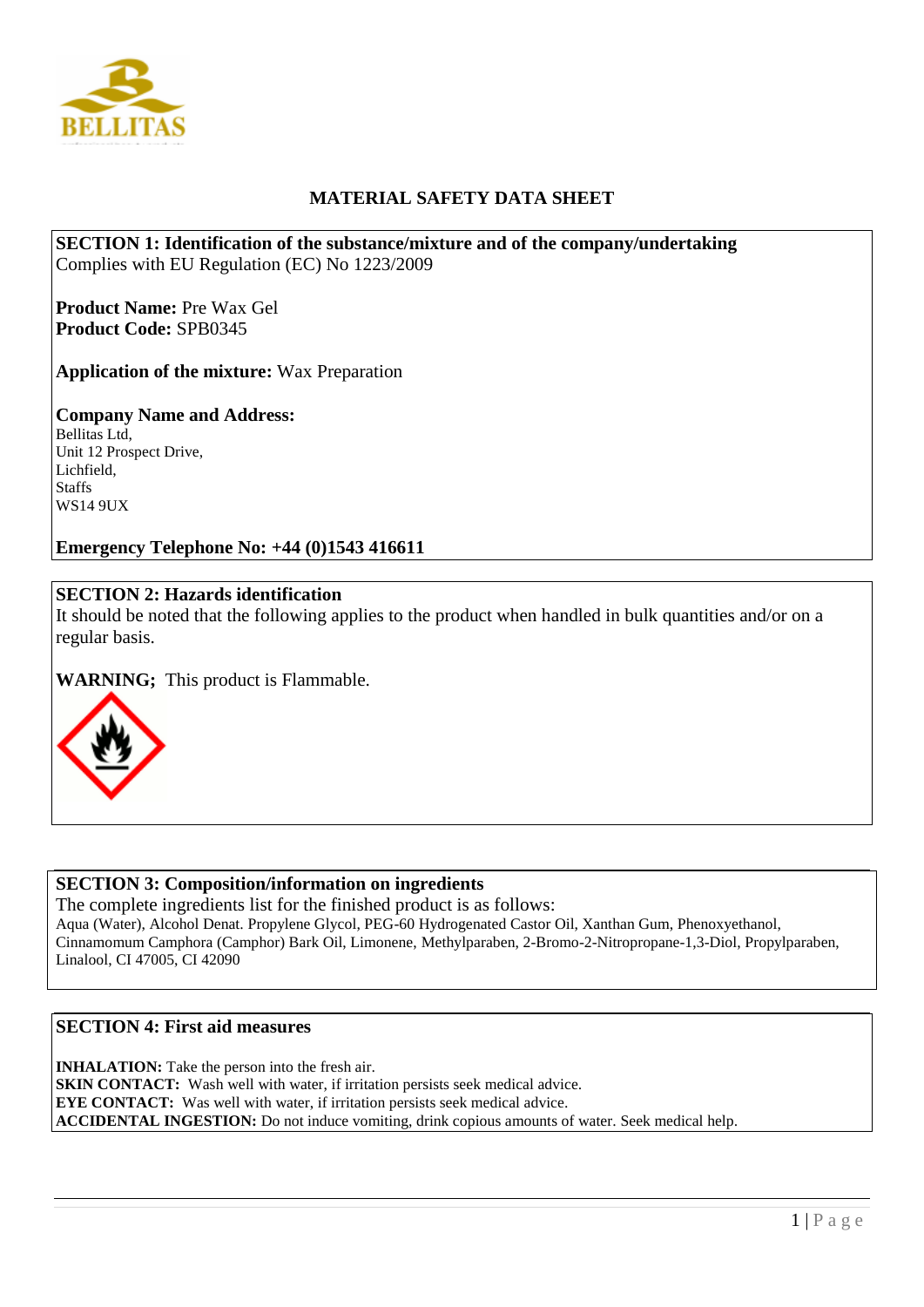

Pre Wax Gel

### **SECTION 5: Firefighting measures**

**USE:** Extinguish with sand, earth, water spray, carbon dioxide or powder extinguisher. **AVOID:** Do not use water jet.

### **SECTION 6: Accidental release measures**

**PERSONAL PRECAUTIONS:** Avoid contact with eyes. Wear gloves when handling spillages. **ENVIRONMENTAL PRECAUTIONS:** Do not allow to enter drains, sewers or water course. **METHODS FOR CLEANING UP:** Wash with an excess of water.

#### **SECTION 7: Handling and storage**

**HANDLING PRECAUTIONS:** Take normal hygienic precautions. **STORAGE PRECAUTIONS:** Store in a cool, dark place for maximum shelf life.

#### **SECTION 8: Exposure controls/personal protection**

**EXPOSURE CONTROLS:** Keep away from foodstuffs and beverages. Wash hands before breaks. PERSONAL PROTECTION: Wear gloves and eye protection.

#### **SECTION 9: Physical and chemical properties**

**APPEARANCE:** Mobile liquid **ODOUR:** Characteristic **ALCOHOL CONTENT:** <60% w/w **SG:** <1.1 **VISCOSITY:** Water thin **OTHER DATA:** Flash Point -7Ccc

### **SECTION 10: Stability and reactivity**

**STABILITY:** Stable **REACTIVITY:** Solvent, avoid contact with plastics etc.

## **SECTION 11: Toxicological information**

**TOXICITY:** This product has not been subjected to toxicity testing **COMMENTS:** This product has been assessed as safe to use under normal conditions of use and according to instructions

#### **SECTION 12: Ecological information**

**ECOTOXICOLOGICAL TESTING:** This product has not been subjected to ecotoxicological testing **COMMENTS:** In the absence of detailed ecotoxicological data this preparation should be considered and handled as if it displayed potential environmental hazards and treated with precaution